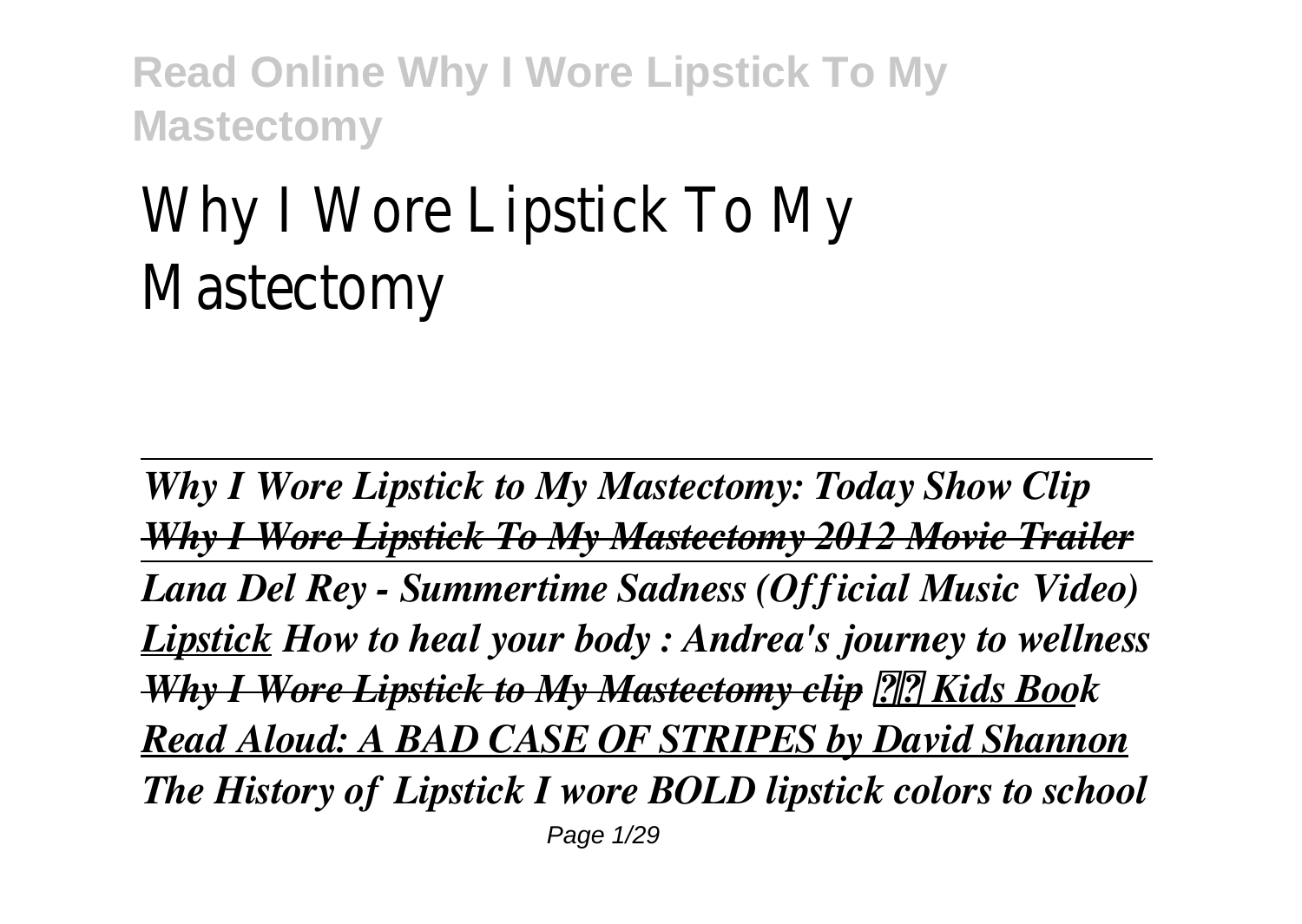*for a week My First Book! What's in it and what to expect - a quick overview #Facepaintbook Drug Store Lipgloss \u0026 Lipstick | Nude Lip Book Part 2 | Essence | The Woman Lipstick Haters Wear Lipstick For A Week Waking up from mastectomy surgery*

*FIRST TIME TRYING ON JEFFREE STAR VELOUR LIQUID LIPSTICKSTESTING GENDER NEUTRAL*

*MAKEUP...?!? (I start crying) | Jordan Byers*

*\"I'm Gonna Love You Through It\" -- Getting Through Cancer with the Help of a Friend or Loved OneGET READY WITH ME: GONE WRONG !!! THANKSGIVING | Jordan Byers Rita Kurtz Co-Starring with Sarah Chalke on Lifetime TV \"Maneater\" How to Make DIY Frosted Berry Tinted* Page 2/29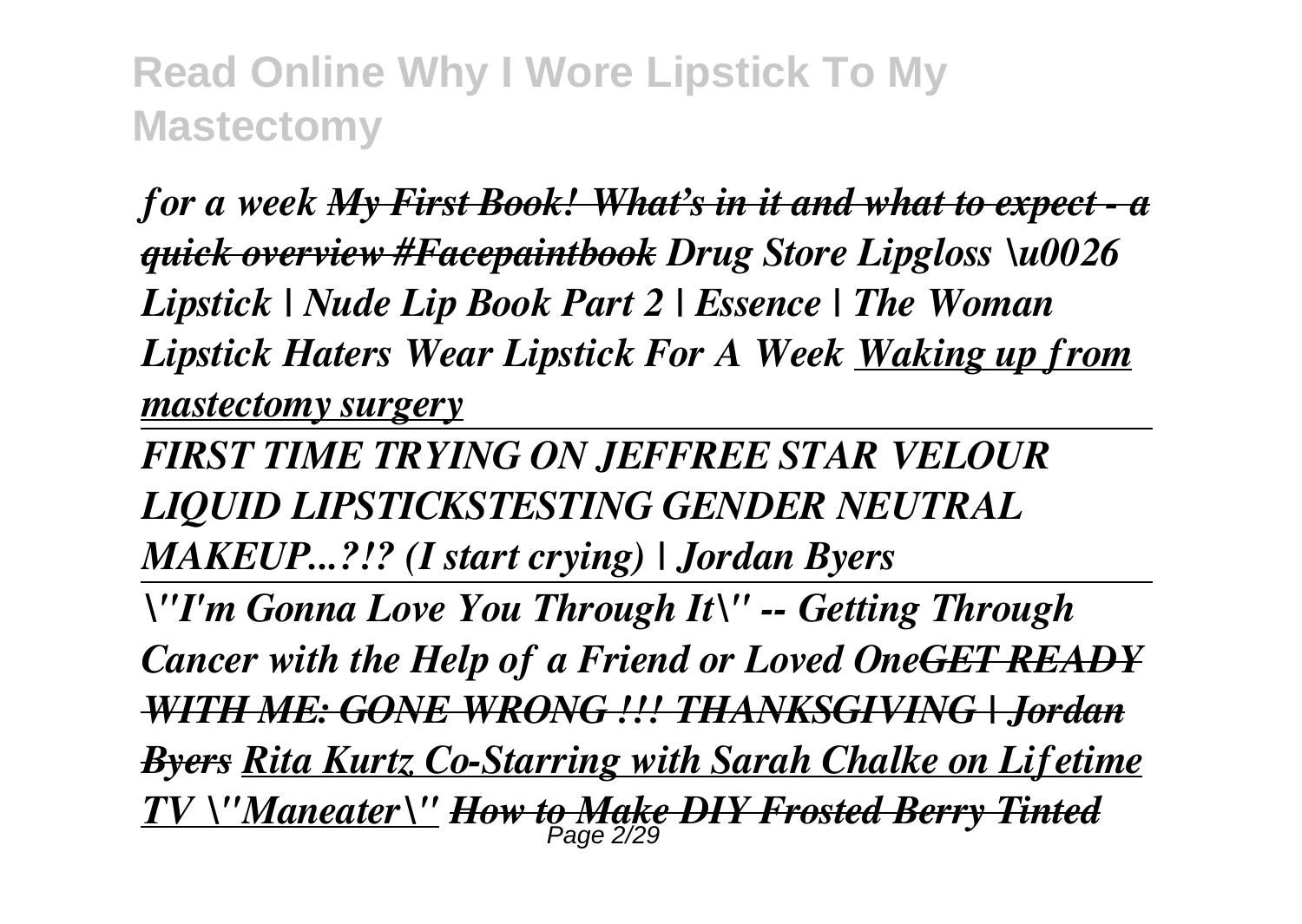*Lip Balm BEWARE! NEVER BUY KYLIE COSMETICS LIP KITS FROM ALIEXPRESS! WORST FAKEUP EVER | Jordan Byers BRUTALLY HONEST JEFFREE STAR CHROME SUMMER COLLECTION | Jordan Byers I TRIED FOLLOWING A JACLYN HILL MAKEUP TUTORIAL | Jordan Byers 19 CRAZY LIPSTICK HACKS Some Like It Charming (It's Only Temporary, Book 1) Full audiobook Lipstick Swatches| Look Book Collab | lovelyanneka 28 LIPSTICKS IN 28 DAYS: Every Lipstick I Wore in Feb What I Wore For My 25th Birthday | | Birthday Look Book #julybaby MARCH LIP PICKS │ ALL 26 LIPSTICKS I WORE + SWATCHES*

*Why I Wore Lipstick To*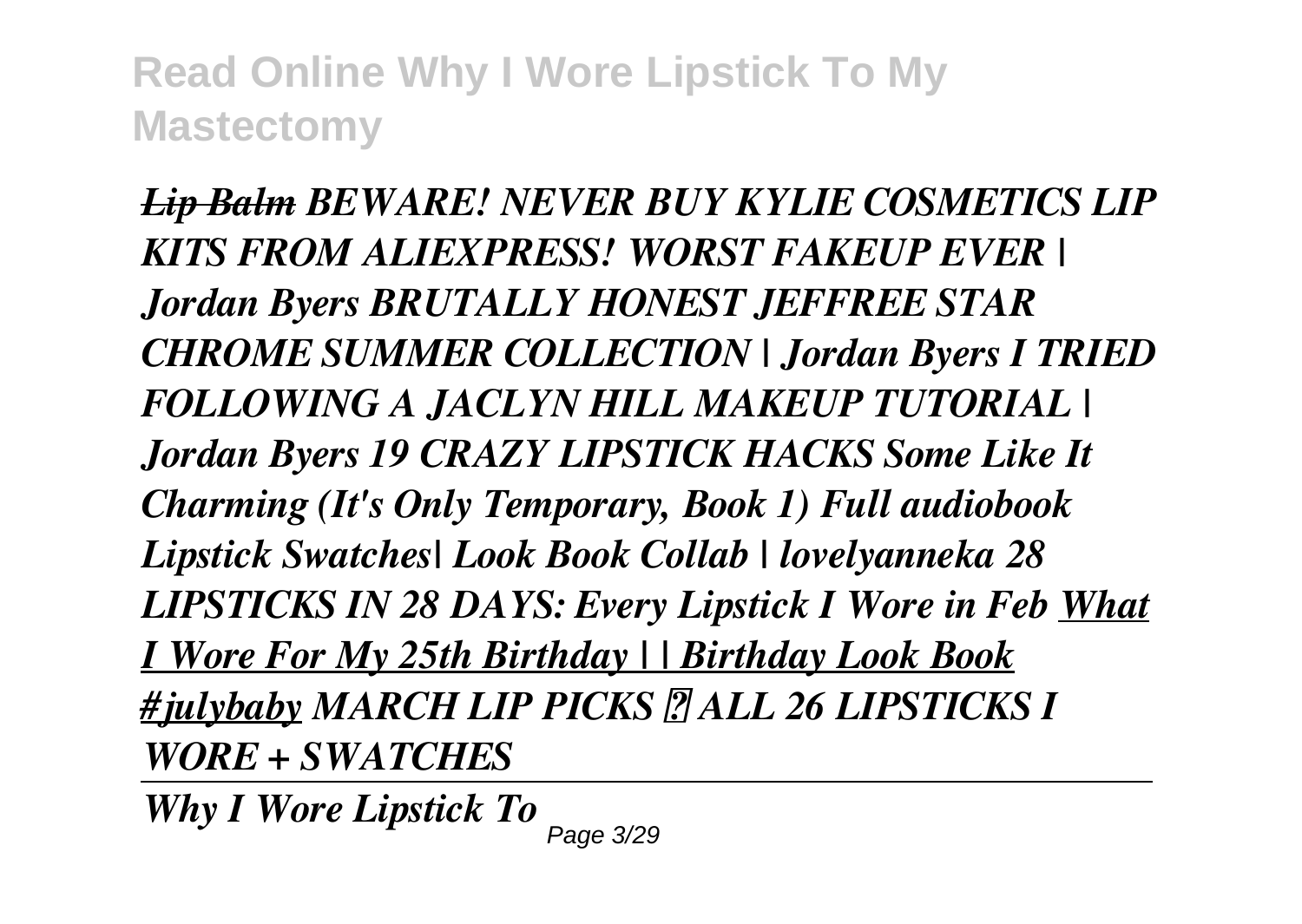*Why I Wore Lipstick To My Mastectomy (known as Lipstick in some countries) is a 2006 television film that aired on Lifetime Television and starred Sarah Chalke. It is based on the memoir of the same name, written by Geralyn Lucas. The book and the TV movie depict Geralyn Lucas's fight with breast cancer.*

*Why I Wore Lipstick to My Mastectomy - Wikipedia Directed by Peter Werner. With Sarah Chalke, Jay Harrington, Lally Cadeau, Harvey Atkin. A young woman tries to keep a positive attitude while battling breast cancer.*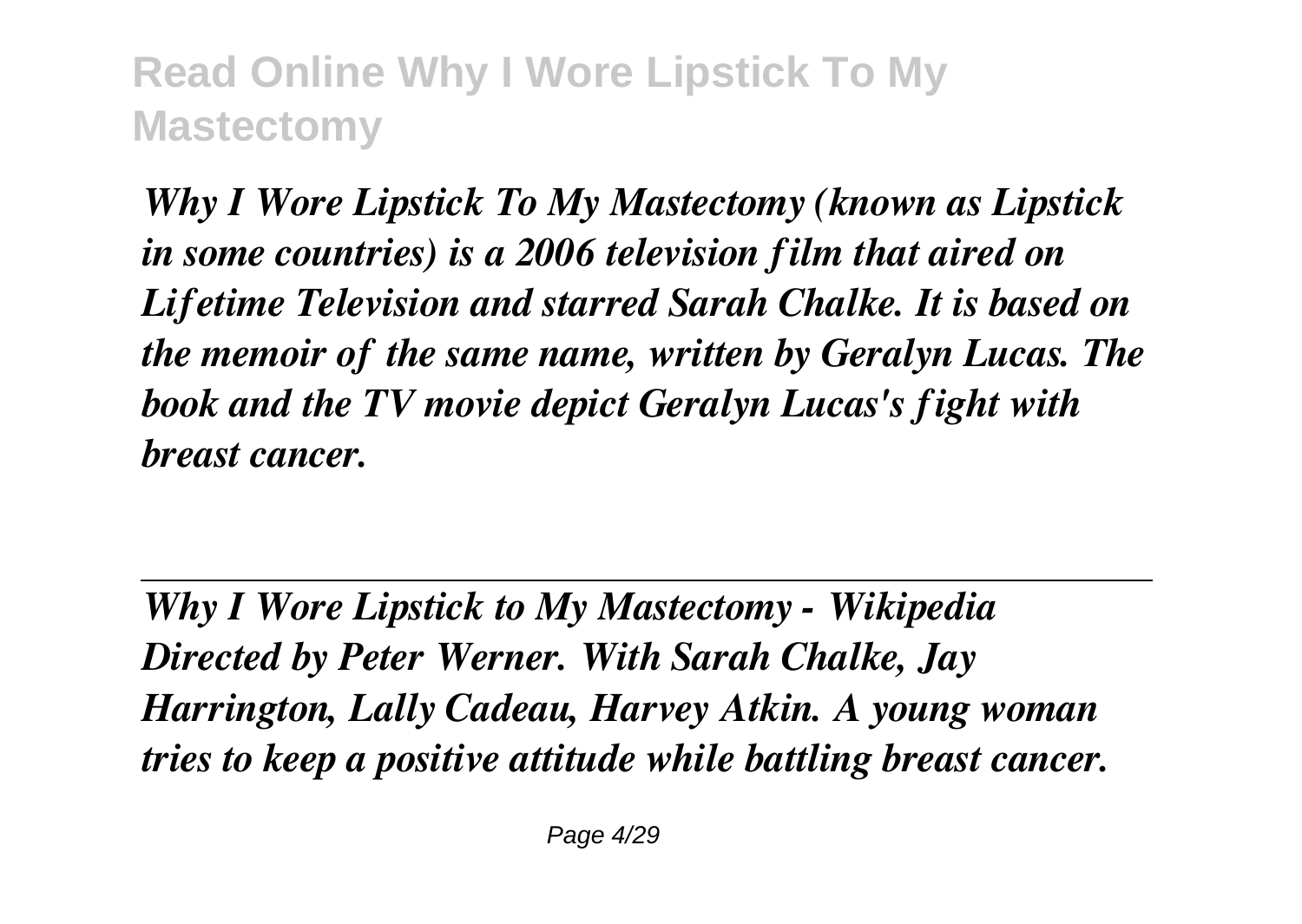#### *Why I Wore Lipstick to My Mastectomy (TV Movie 2006) - IMDb*

*She was so beautiful that cabbies stopped to cry with her and kiss her hand when she told them she had cancer. Don't get me wrong, Geralyn is a survivor and her story isn't less than any other story of breast cancer. I was just hoping for am uplifting survivor story centered around your average woman.*

*Why I Wore Lipstick: To My Mastectomy by Geralyn Lucas The idea behind the creation of lipstick was to emphasize sexuality by mimicking the color and shape of a woman's* Page 5/29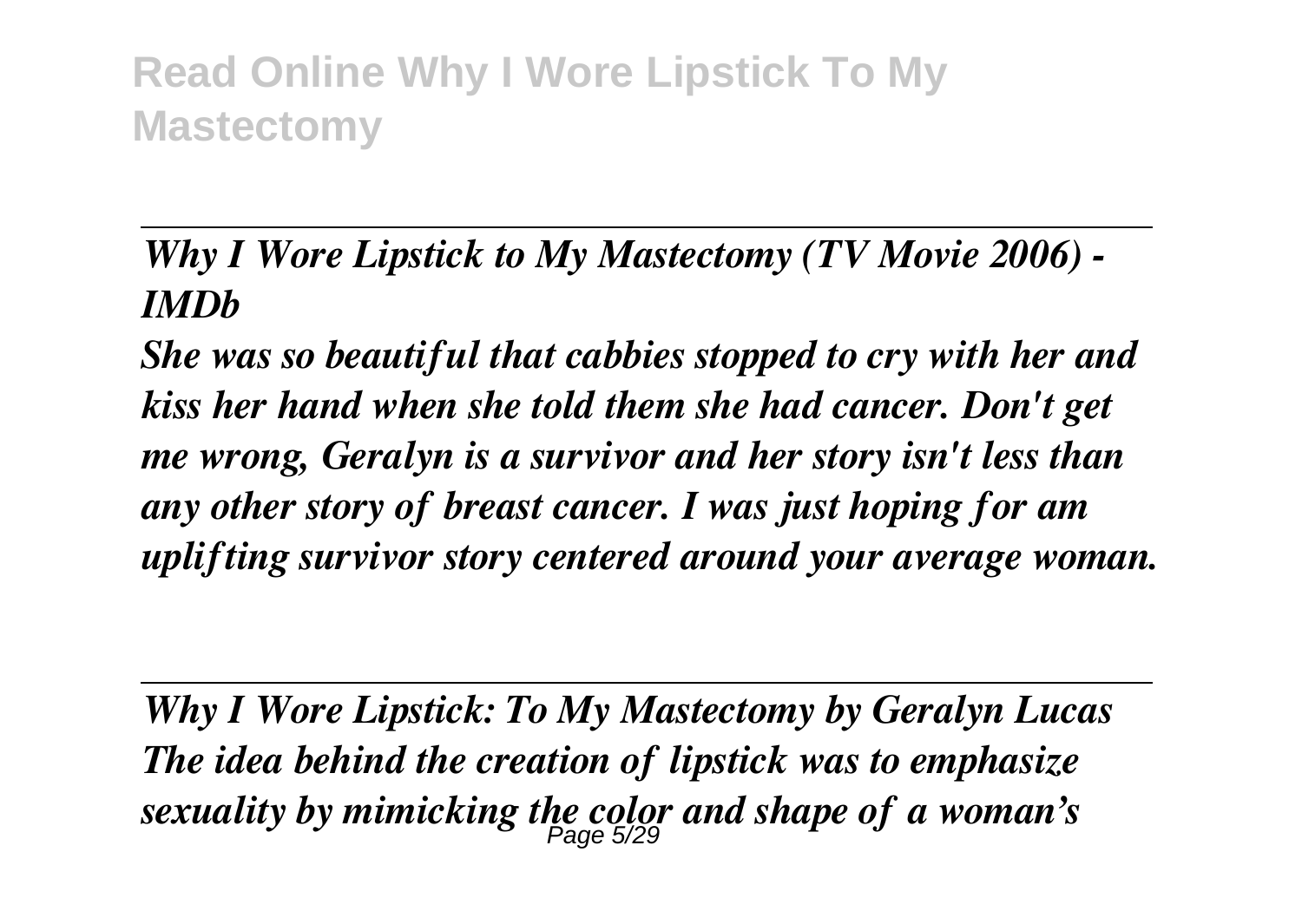*vagina. Ancient Egyptians reportedly wore lipstick to demonstrate social power, and before that, Ancient Sumerians crushed gemstones to adorn their faces while Cleopatra crushed bugs (yep) to achieve that effortless rouge we now buy in Target.*

*Here's the Interesting History of Why Women Wear Lipstick*

*...*

*We would like to show you a description here but the site won't allow us.*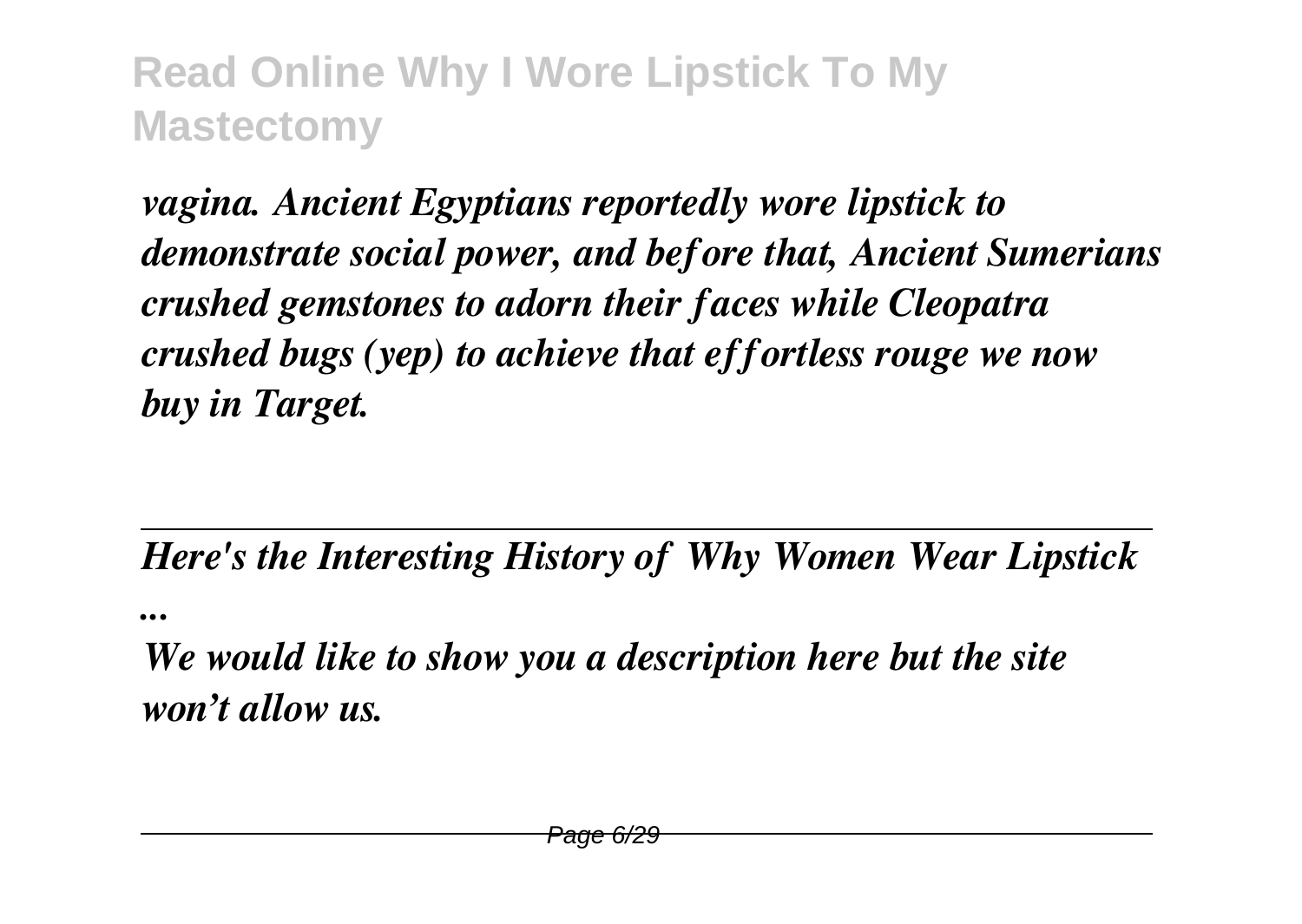*simple.wikipedia.org Why I Wore Lipstick to My Mastectomy. 2006 | TV-14 | 1h 36m | Comedies Docudramas Dramas. Currently unavailable This title is temporarily unavailable or expired. A successful young woman (Sarah Chalke) receives support from family and friends after getting a diagnosis of breast cancer.*

*Watch Why I Wore Lipstick to My Mastectomy (2006) Online ...*

*Sarah Chalke during Lifetime Presents "Why I Wore Lipstick to My Mastectomy" Los Angeles Screening at Social in Hollywood, California, United States. Get premium, high* Page 7/29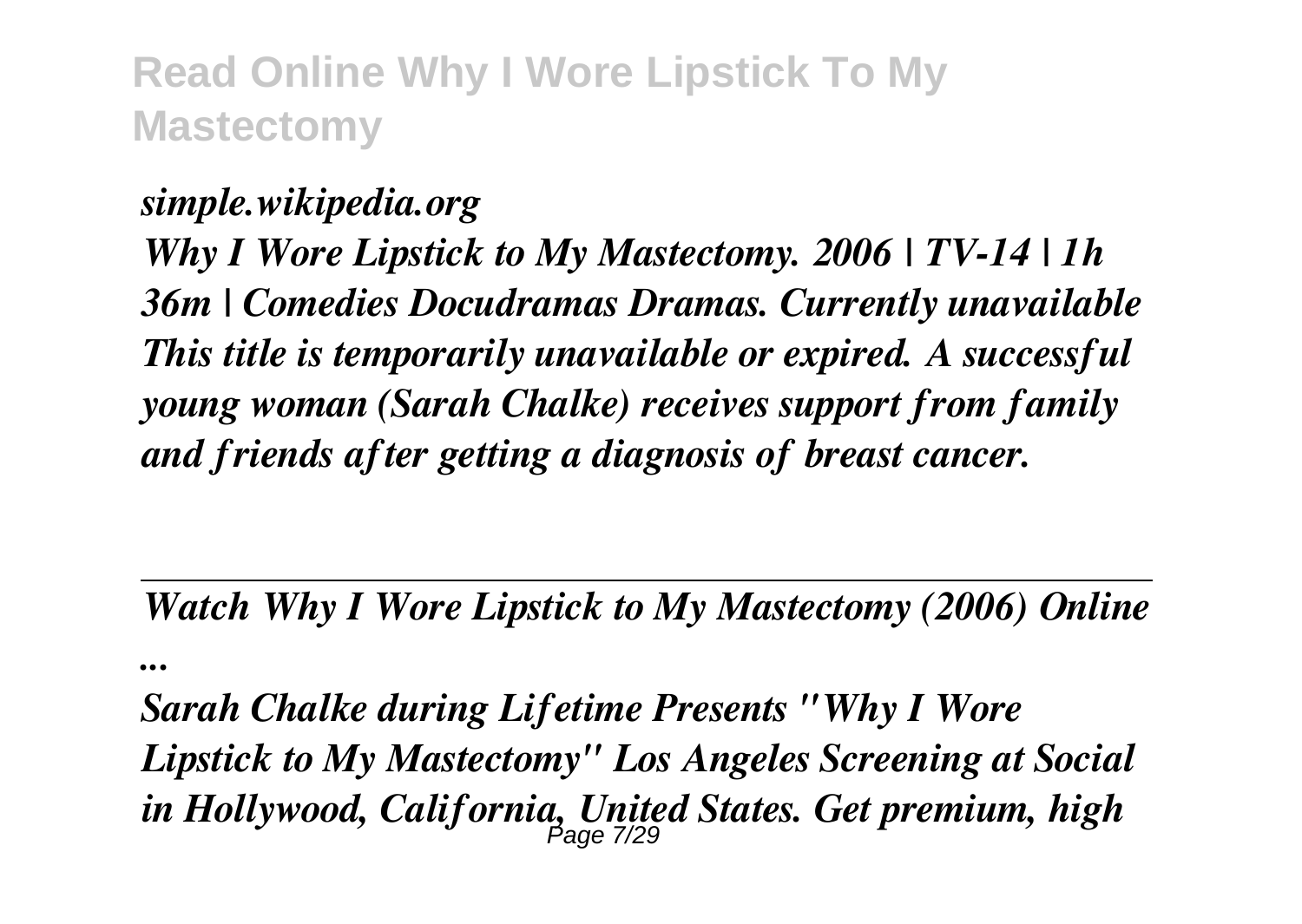*resolution news photos at Getty Images*

*...*

*Sarah Chalke during Lifetime Presents "Why I Wore Lipstick ...*

*Wearing lipstick means you'll take better care of your lips in the way of exfoliation and hydration. Essentially, you'll never have chapped lips. 8. If you've become known as a "lipstick lady,"...*

*15 Reasons Why Lipstick Can Turn Your Whole Day Around*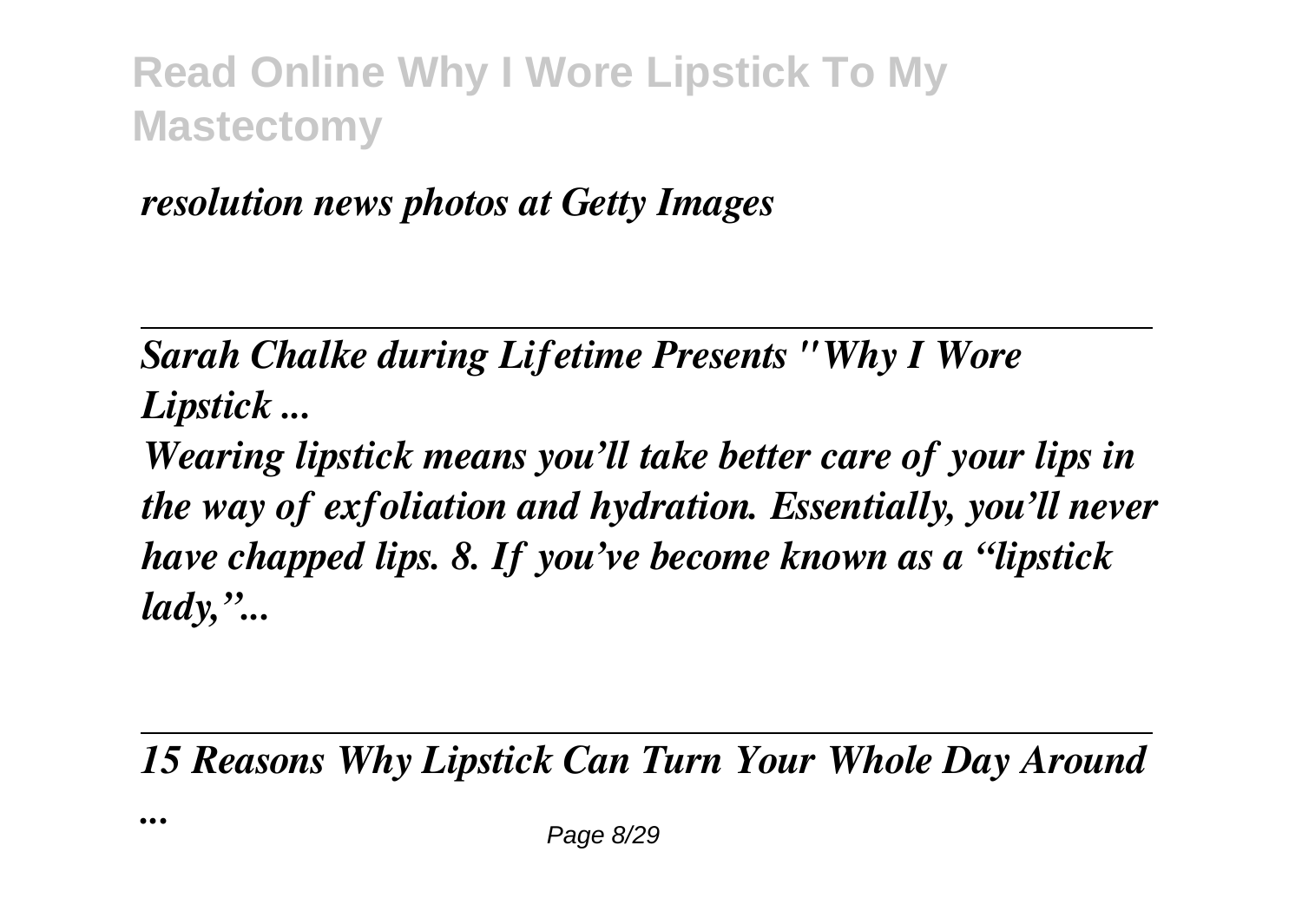*She donned her lipstick and it emboldened her -- even through some times of great pain. The lessons of Lucas's memoir transcend breast cancer. It is empowering for all. It is also a great reminder to know your body, because early detection can save lives.*

*Why I Wore Lipstick: To My Mastectomy: Lucas, Geralyn ... A 2012 study found that waitresses who wore lipstick got higher tips from men, and scientific research from 2010 found that women wearing red lipstick received the "most prolonged gazes" from men. And yet we've know plenty of guys who say they simply hate the stuff.* Page 9/29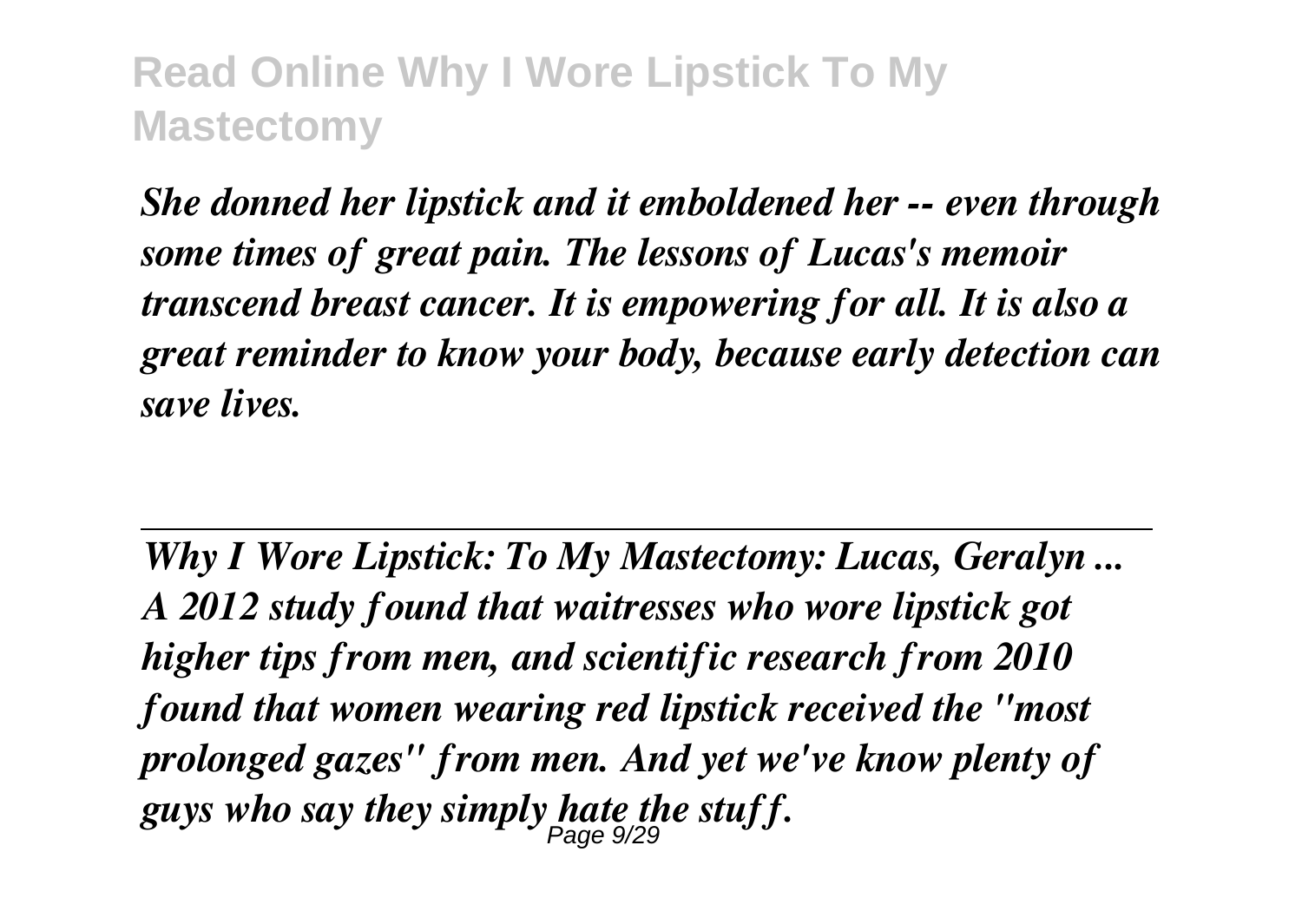*Here's What Guys Actually Think About Lipstick | HuffPost Life*

*Red lipstick is saturated with sexual connotations. Hardly surprising, given that its primary function is to make lips look like a female's privates. Crude, but apparently true. According to Diane Ackerman, author of A Natural History of the Senses, anthropologists believe that red lips serve as a reminder of the labia, which "flush red and…*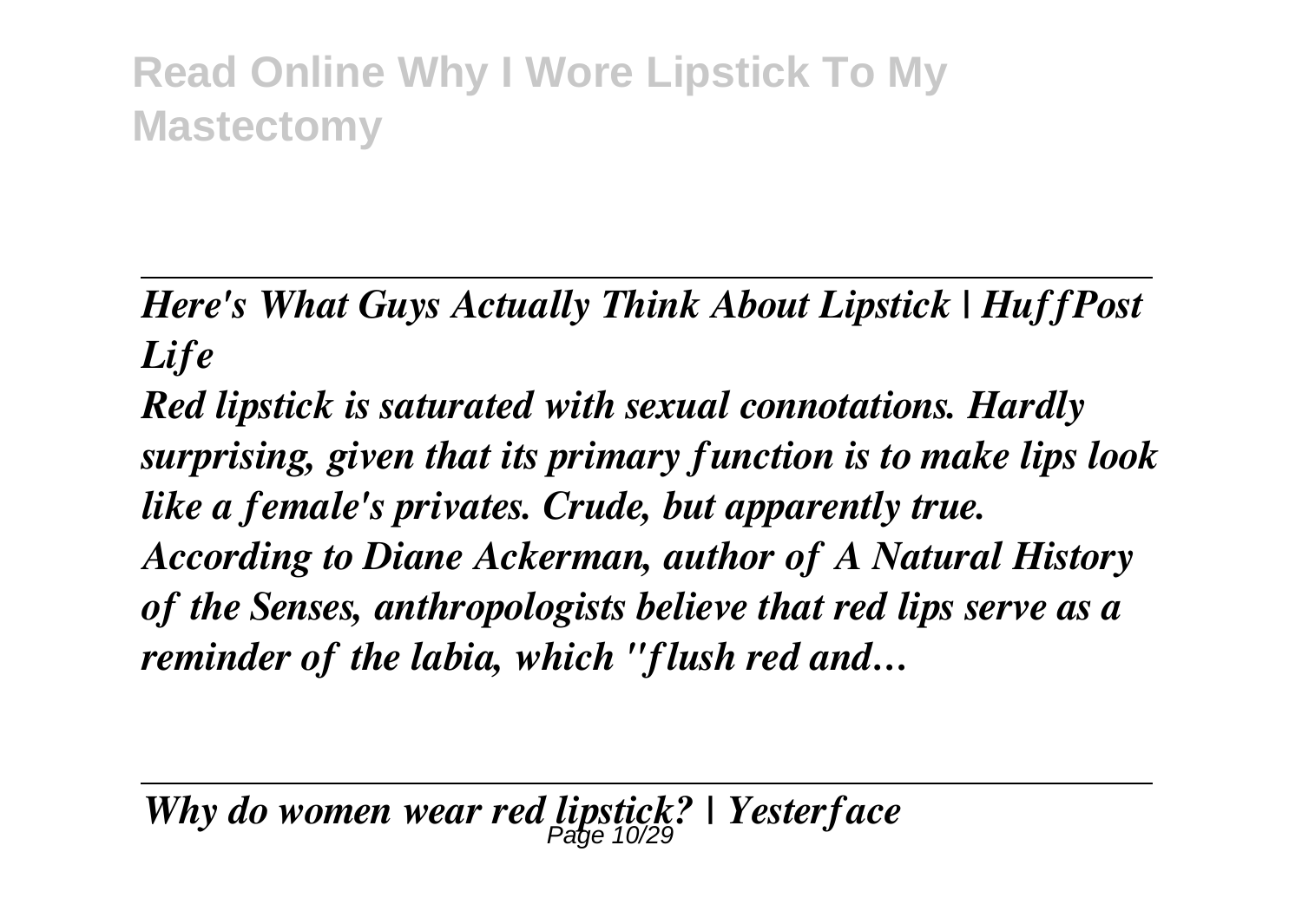*I stopped wearing lipstick when face coverings were required months ago. My mother never wore makeup, she had beautiful skin. She used to tell me "why wear makeup to give you a natural glow/hue, just don't wear any, that's as natural as you're gonna get". True words even to this day.*

*Should Christian Women Wear Lipstick and Jewelry? – The*

*...*

*We would like to show you a description here but the site won't allow us.*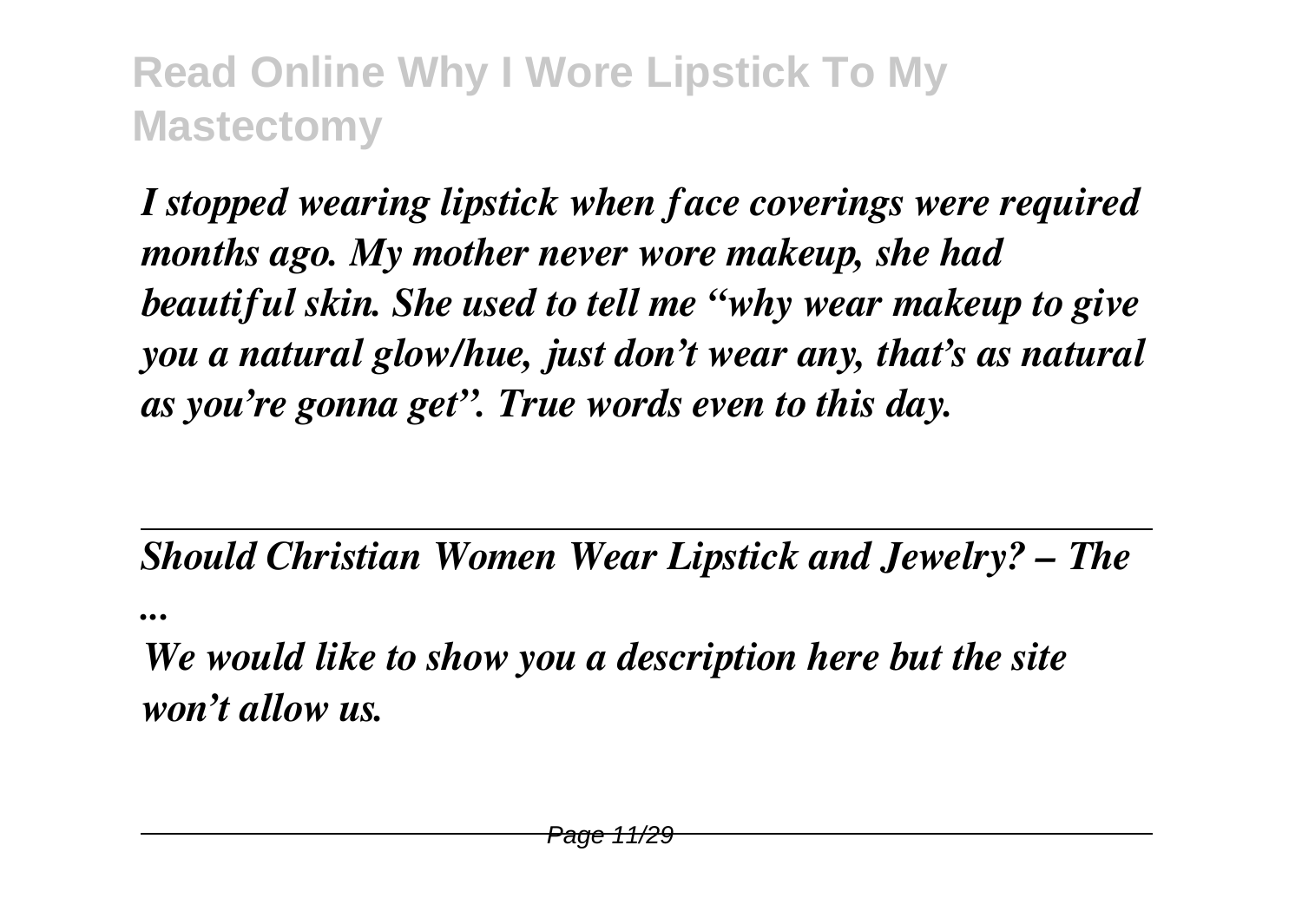*Yahoo Search - Web Search The important and outrageous lessons of Why I Wore Lipstick come fast and furious with the same gusto that Geralyn has learned to bring to every moment of her life. Books with Buzz Discover the latest buzz-worthy books, from mysteries and romance to humor and nonfiction. Explore more ...*

*Why I Wore Lipstick: To My Mastectomy: Lucas, Geralyn ... We're sorry but jw-app doesn't work properly without JavaScript enabled. Please enable it to continue.*

Page 12/29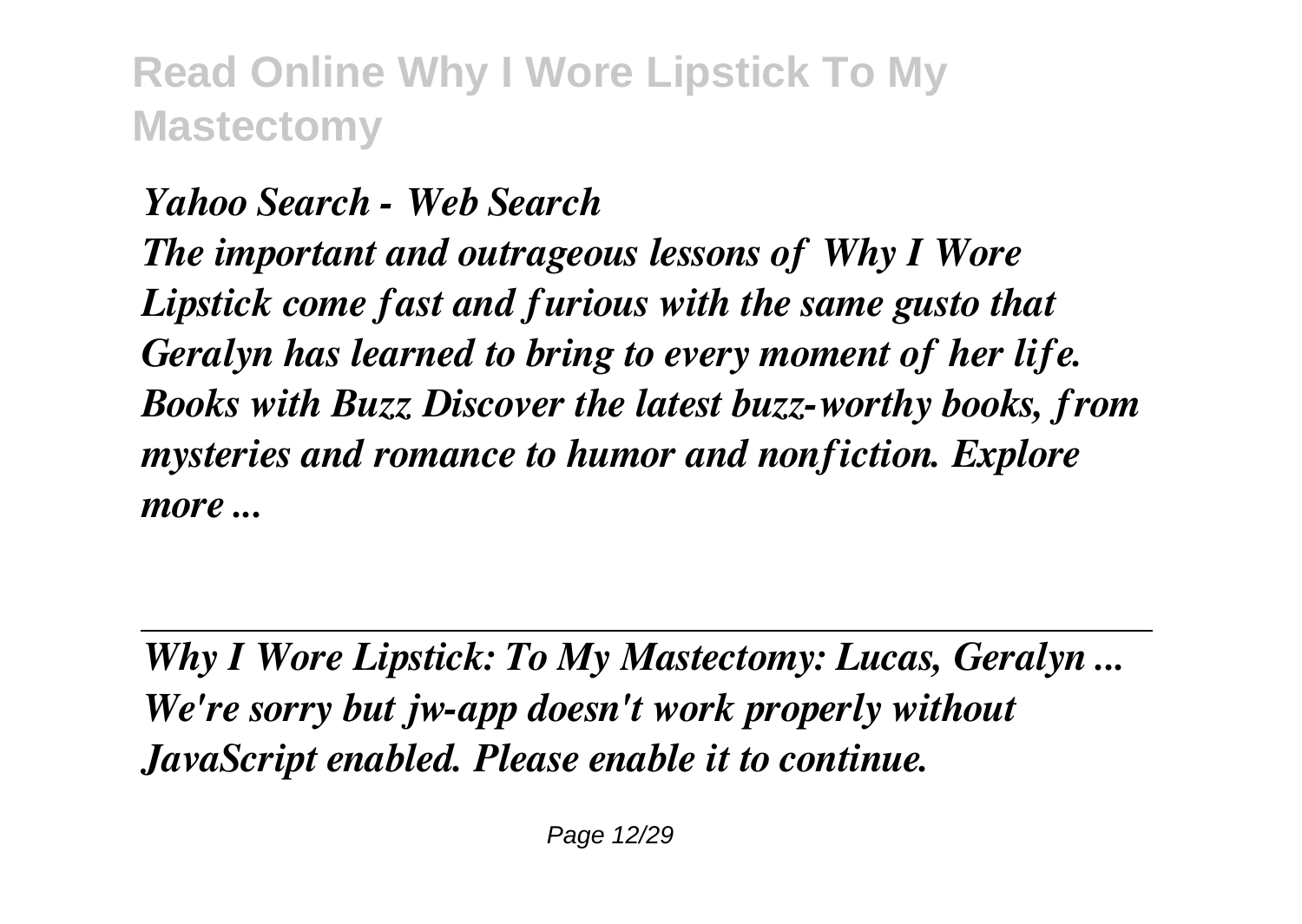*JustWatch*

*Why I Wore Lipstick to My Mastectomy: A Memoir. "A bold memoir" of one young woman's courageous battle with breast cancer—the basis for the Emmy-nominated Lifetime movie starring Sarah Chalke...*

*Why I Wore Lipstick to My Mastectomy: A Memoir by Geralyn ...*

*This perception that women who wear makeup are more powerful plays a role in why makeup is important to help women have successful careers. Women are more jealous of* Page 13/29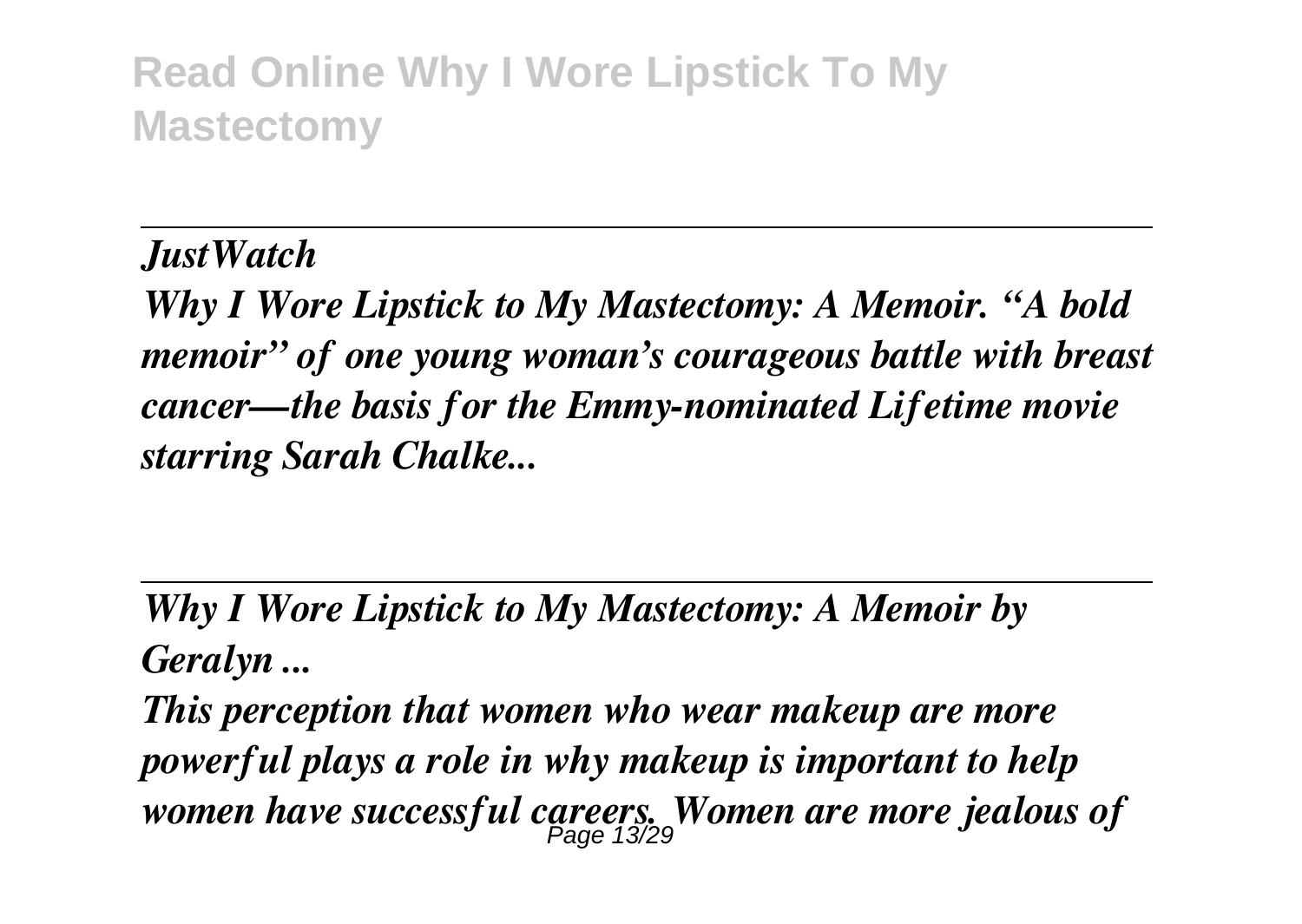*other women wearing makeup and perceive them as more promiscuous. This is particularly the case when women wear bold, sexy makeup, such as eye shadow and dark/bright lipstick.*

*Why Do Women Wear Makeup? The Science Behind Makeup Obsession*

*1. Confidence: when wearing lipstick, you'll instantly feel better. I feel more confident and beautiful. Most of the times when I'm feeling self conscious, mostly in the evening while working for school or being sad, I put on my favourite lipstick by Max Factor (765 So Berry) and suddenly I feel* Page 14/29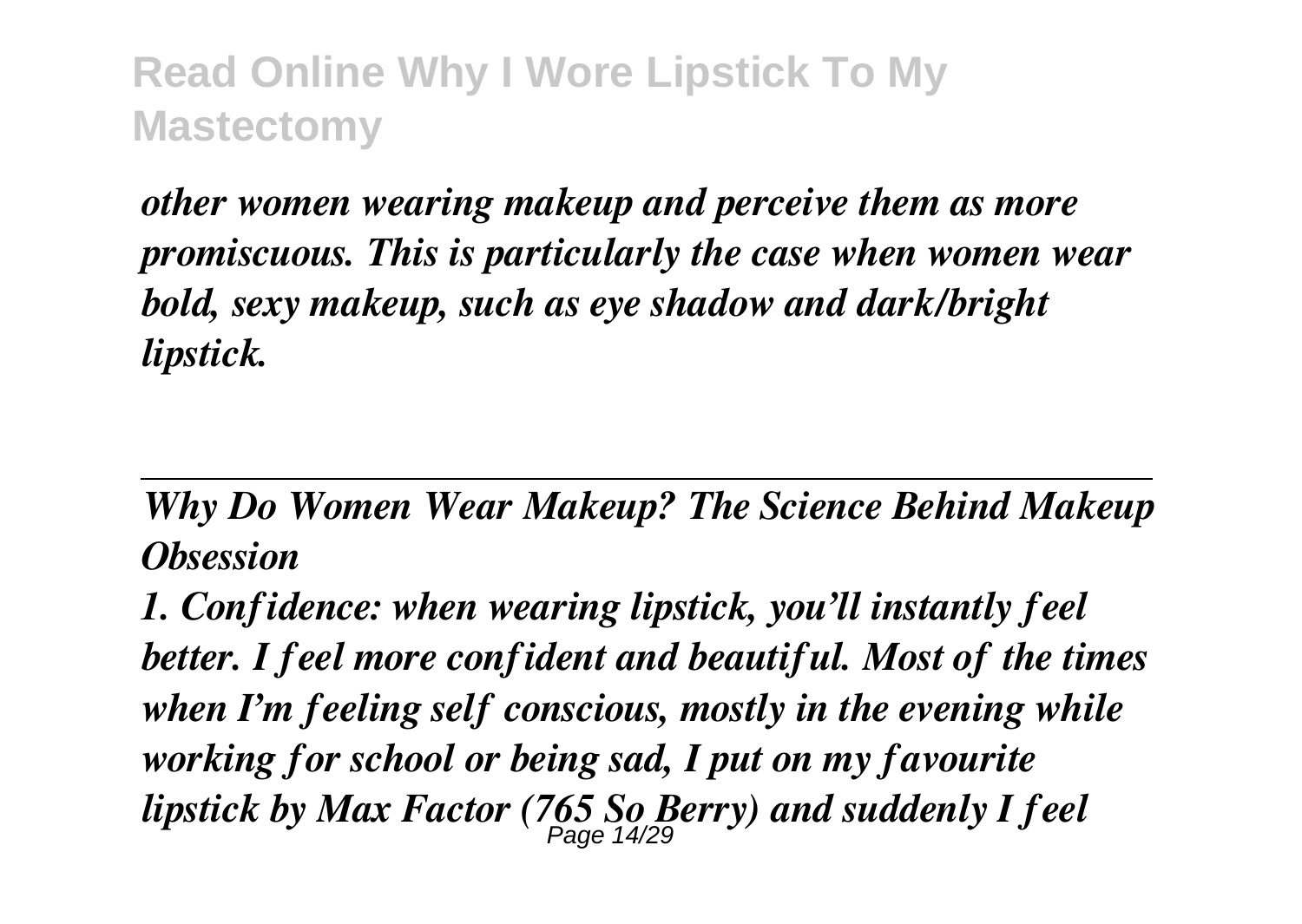*better! 2.*

*Why I Wore Lipstick to My Mastectomy: Today Show Clip Why I Wore Lipstick To My Mastectomy 2012 Movie Trailer Lana Del Rey - Summertime Sadness (Official Music Video) Lipstick How to heal your body : Andrea's journey to wellness Why I Wore Lipstick to My Mastectomy clip Kids Book Read Aloud: A BAD CASE OF STRIPES by David Shannon The History of Lipstick I wore BOLD lipstick colors to school for a week My First Book! What's in it and what to expect - a* Page 15/29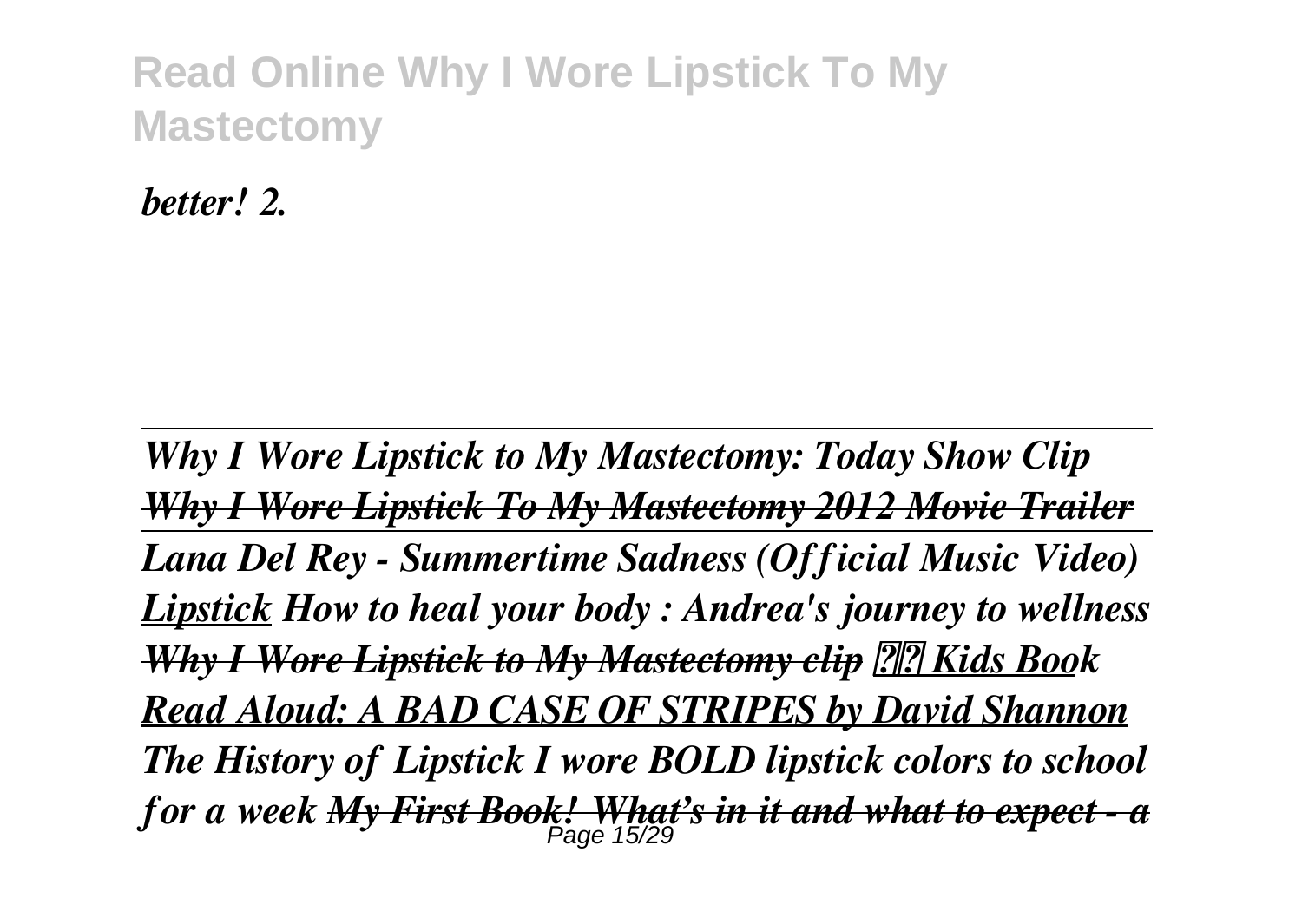*quick overview #Facepaintbook Drug Store Lipgloss \u0026 Lipstick | Nude Lip Book Part 2 | Essence | The Woman Lipstick Haters Wear Lipstick For A Week Waking up from mastectomy surgery*

*FIRST TIME TRYING ON JEFFREE STAR VELOUR LIQUID LIPSTICKSTESTING GENDER NEUTRAL MAKEUP...?!? (I start crying) | Jordan Byers*

*\"I'm Gonna Love You Through It\" -- Getting Through Cancer with the Help of a Friend or Loved OneGET READY WITH ME: GONE WRONG !!! THANKSGIVING | Jordan Byers Rita Kurtz Co-Starring with Sarah Chalke on Lifetime TV \"Maneater\" How to Make DIY Frosted Berry Tinted Lip Balm BEWARE! NEVER BUY KYLIE COSMETICS LIP* Page 16/29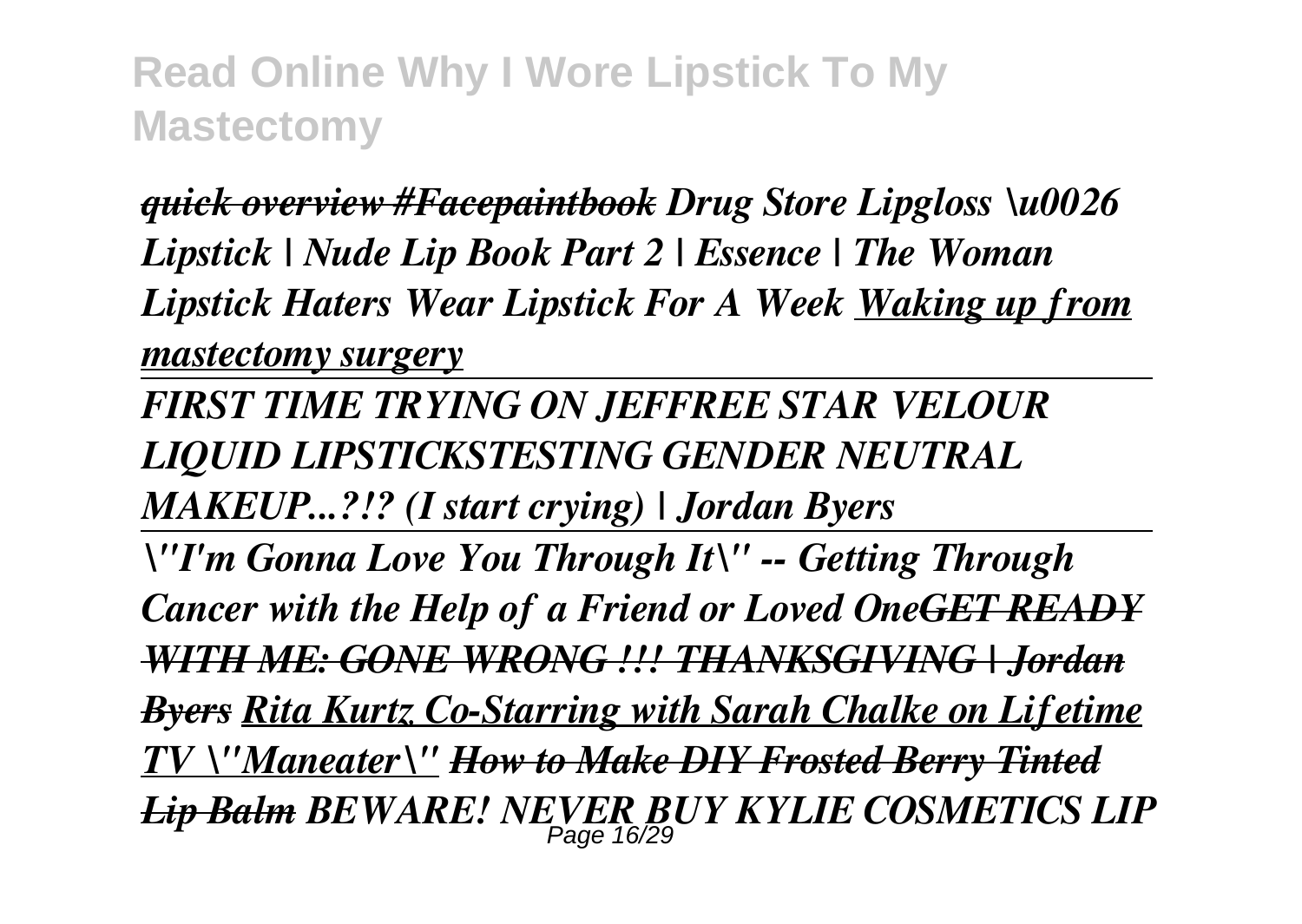*KITS FROM ALIEXPRESS! WORST FAKEUP EVER | Jordan Byers BRUTALLY HONEST JEFFREE STAR CHROME SUMMER COLLECTION | Jordan Byers I TRIED FOLLOWING A JACLYN HILL MAKEUP TUTORIAL | Jordan Byers 19 CRAZY LIPSTICK HACKS Some Like It Charming (It's Only Temporary, Book 1) Full audiobook Lipstick Swatches| Look Book Collab | lovelyanneka 28 LIPSTICKS IN 28 DAYS: Every Lipstick I Wore in Feb What I Wore For My 25th Birthday | | Birthday Look Book #julybaby MARCH LIP PICKS │ ALL 26 LIPSTICKS I WORE + SWATCHES*

*Why I Wore Lipstick To* Why I Wore Lipstick To My Mastectomy (known as Lipstick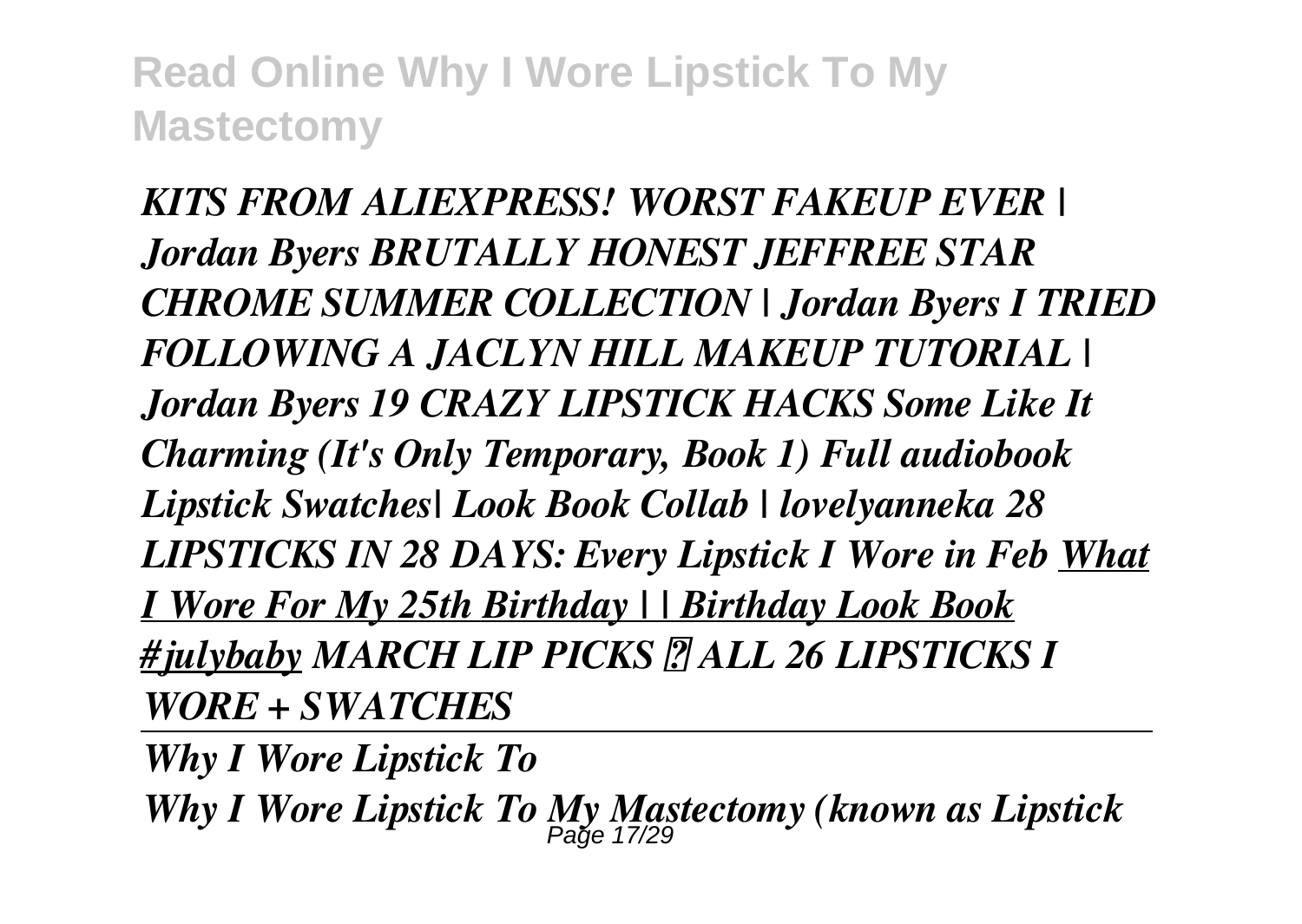*in some countries) is a 2006 television film that aired on Lifetime Television and starred Sarah Chalke. It is based on the memoir of the same name, written by Geralyn Lucas. The book and the TV movie depict Geralyn Lucas's fight with breast cancer.*

*Why I Wore Lipstick to My Mastectomy - Wikipedia Directed by Peter Werner. With Sarah Chalke, Jay Harrington, Lally Cadeau, Harvey Atkin. A young woman tries to keep a positive attitude while battling breast cancer.*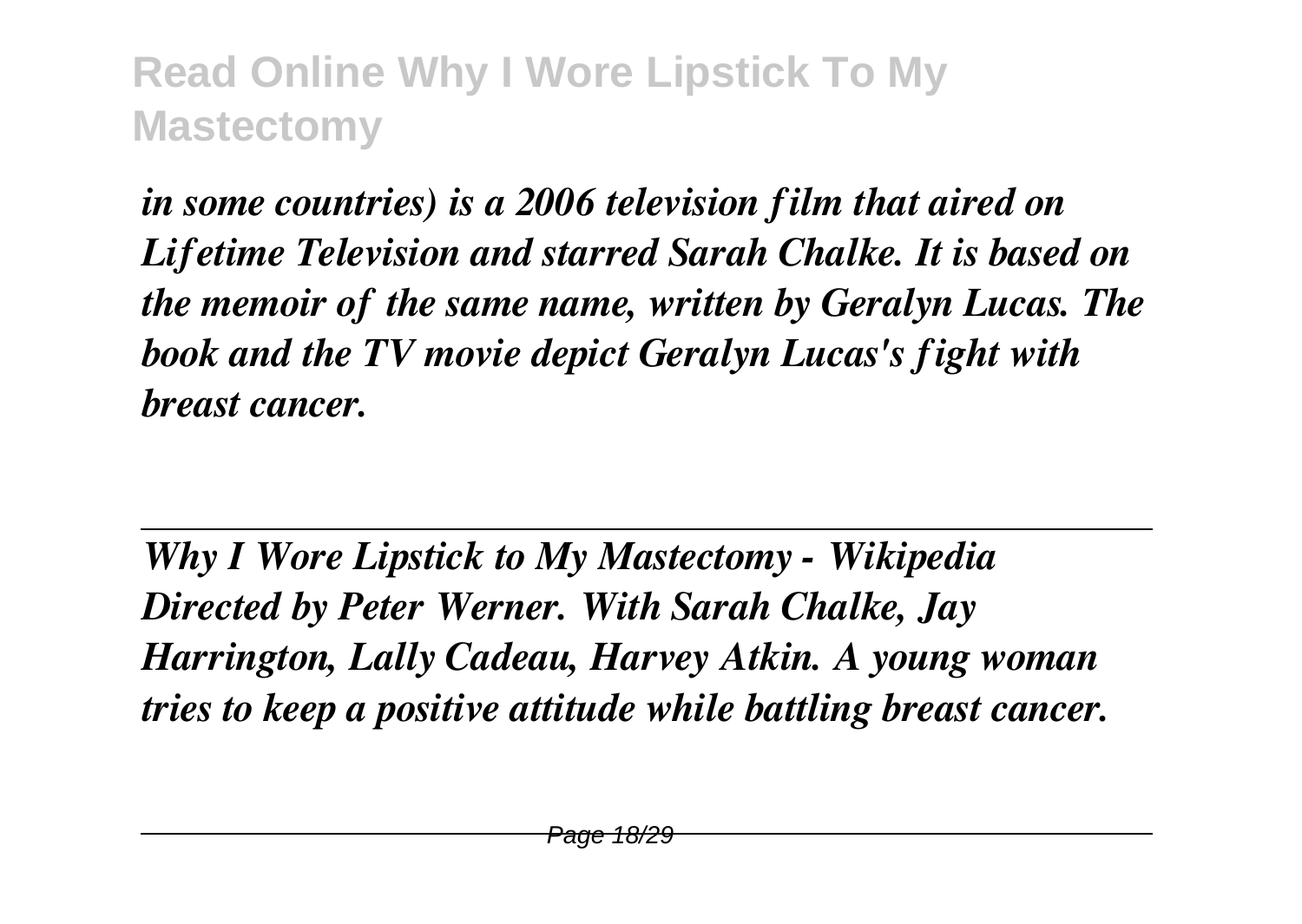#### *Why I Wore Lipstick to My Mastectomy (TV Movie 2006) - IMDb*

*She was so beautiful that cabbies stopped to cry with her and kiss her hand when she told them she had cancer. Don't get me wrong, Geralyn is a survivor and her story isn't less than any other story of breast cancer. I was just hoping for am uplifting survivor story centered around your average woman.*

*Why I Wore Lipstick: To My Mastectomy by Geralyn Lucas The idea behind the creation of lipstick was to emphasize sexuality by mimicking the color and shape of a woman's vagina. Ancient Egyptians reportedly wore lipstick to* Page 19/29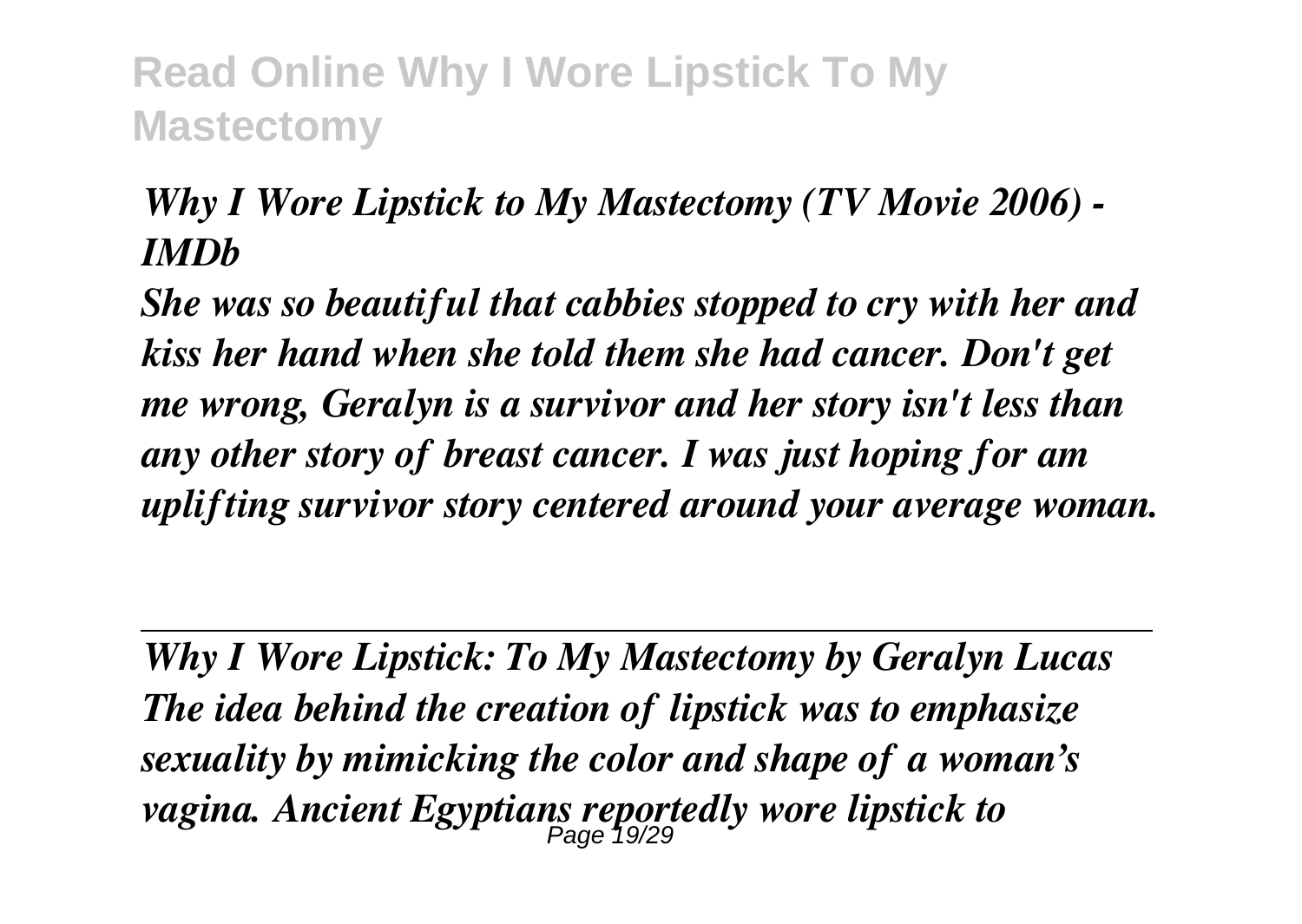*demonstrate social power, and before that, Ancient Sumerians crushed gemstones to adorn their faces while Cleopatra crushed bugs (yep) to achieve that effortless rouge we now buy in Target.*

#### *Here's the Interesting History of Why Women Wear Lipstick*

*...*

*We would like to show you a description here but the site won't allow us.*

*simple.wikipedia.org*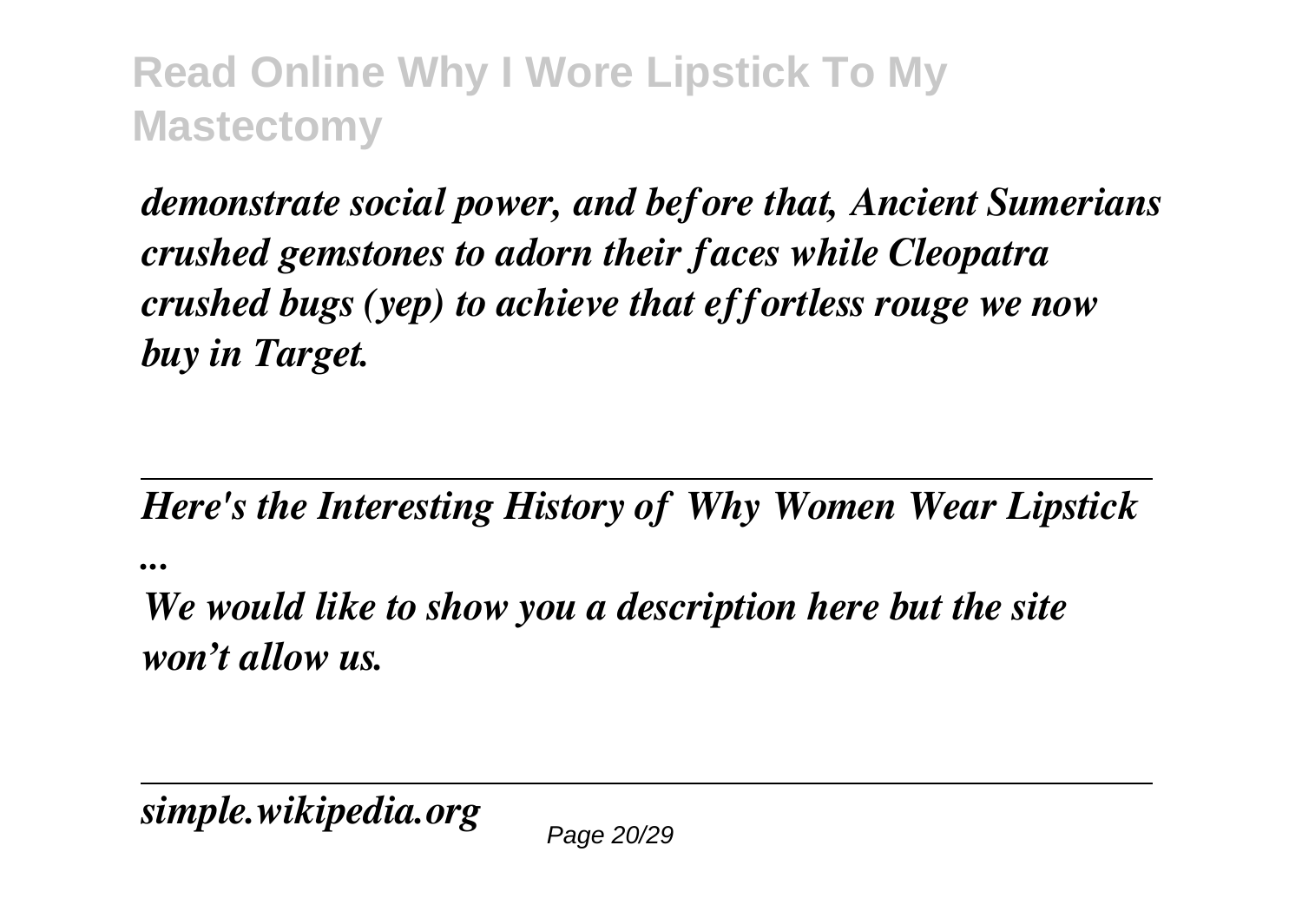*...*

*Why I Wore Lipstick to My Mastectomy. 2006 | TV-14 | 1h 36m | Comedies Docudramas Dramas. Currently unavailable This title is temporarily unavailable or expired. A successful young woman (Sarah Chalke) receives support from family and friends after getting a diagnosis of breast cancer.*

*Watch Why I Wore Lipstick to My Mastectomy (2006) Online*

*Sarah Chalke during Lifetime Presents "Why I Wore Lipstick to My Mastectomy" Los Angeles Screening at Social in Hollywood, California, United States. Get premium, high resolution news photos at Getty Images* Page 21/29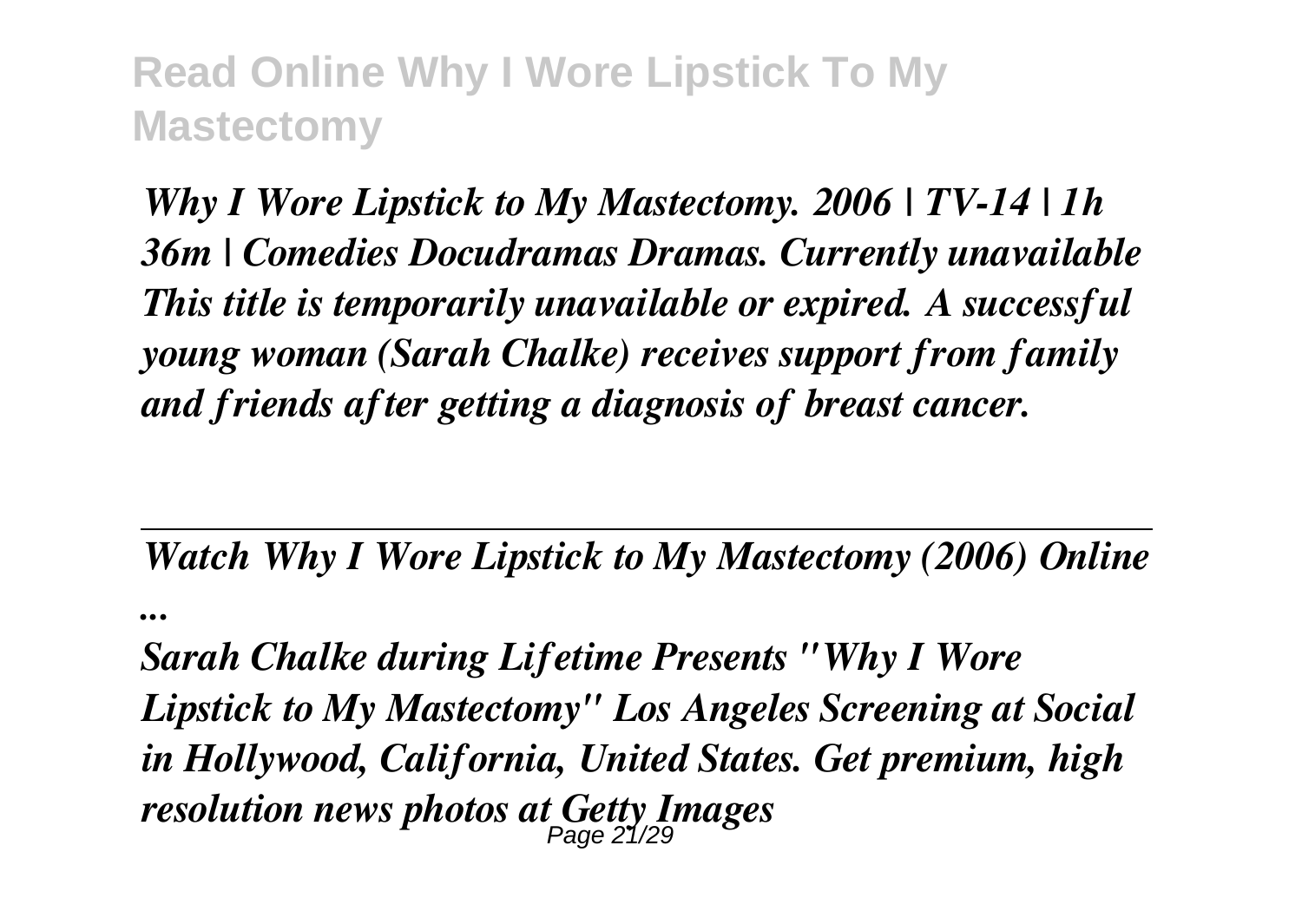*Sarah Chalke during Lifetime Presents "Why I Wore Lipstick ...*

*Wearing lipstick means you'll take better care of your lips in the way of exfoliation and hydration. Essentially, you'll never have chapped lips. 8. If you've become known as a "lipstick lady,"...*

*15 Reasons Why Lipstick Can Turn Your Whole Day Around*

*...*

*She donned her lipstick and it emboldened her -- even through* Page 22/29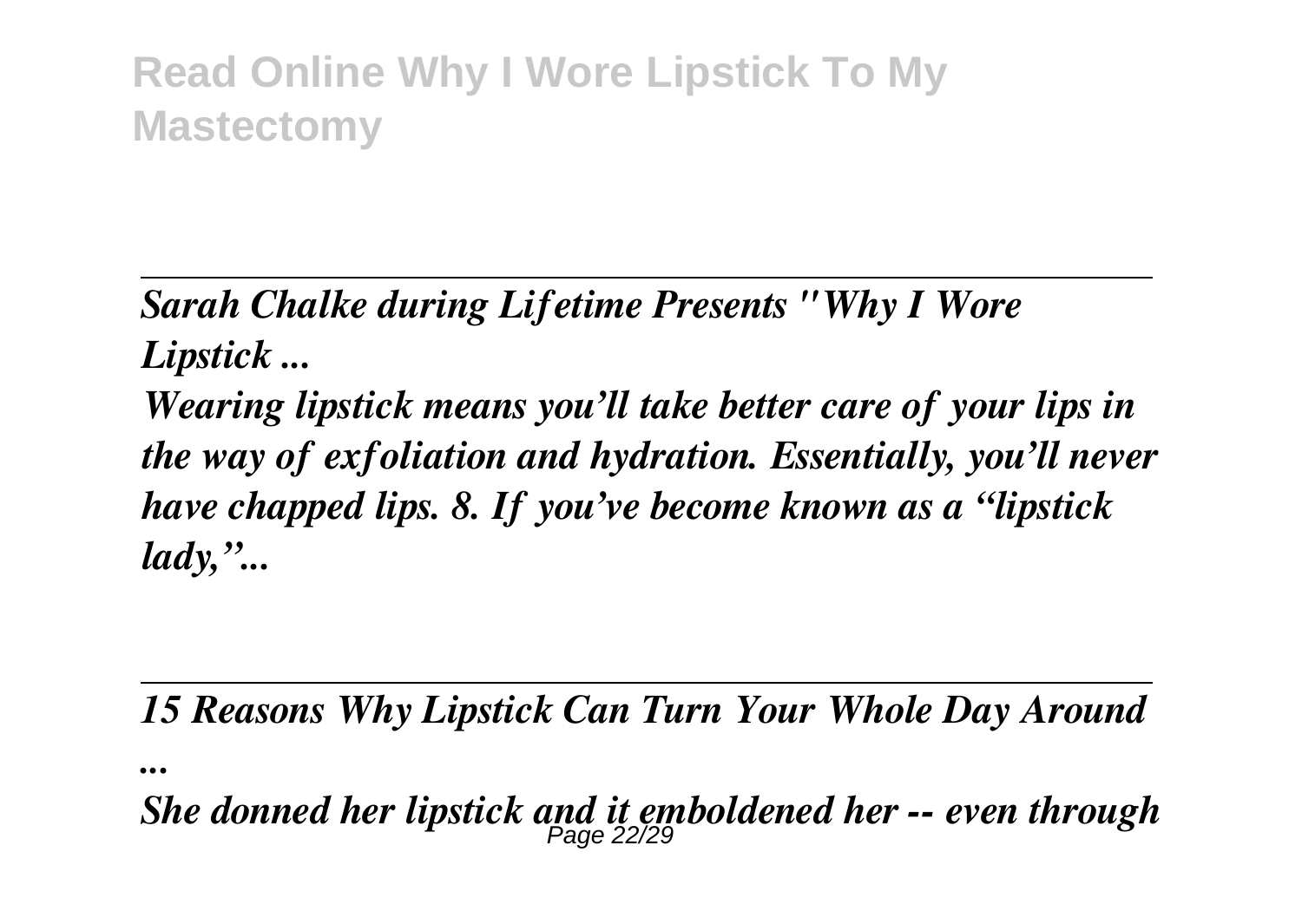*some times of great pain. The lessons of Lucas's memoir transcend breast cancer. It is empowering for all. It is also a great reminder to know your body, because early detection can save lives.*

*Why I Wore Lipstick: To My Mastectomy: Lucas, Geralyn ... A 2012 study found that waitresses who wore lipstick got higher tips from men, and scientific research from 2010 found that women wearing red lipstick received the "most prolonged gazes" from men. And yet we've know plenty of guys who say they simply hate the stuff.*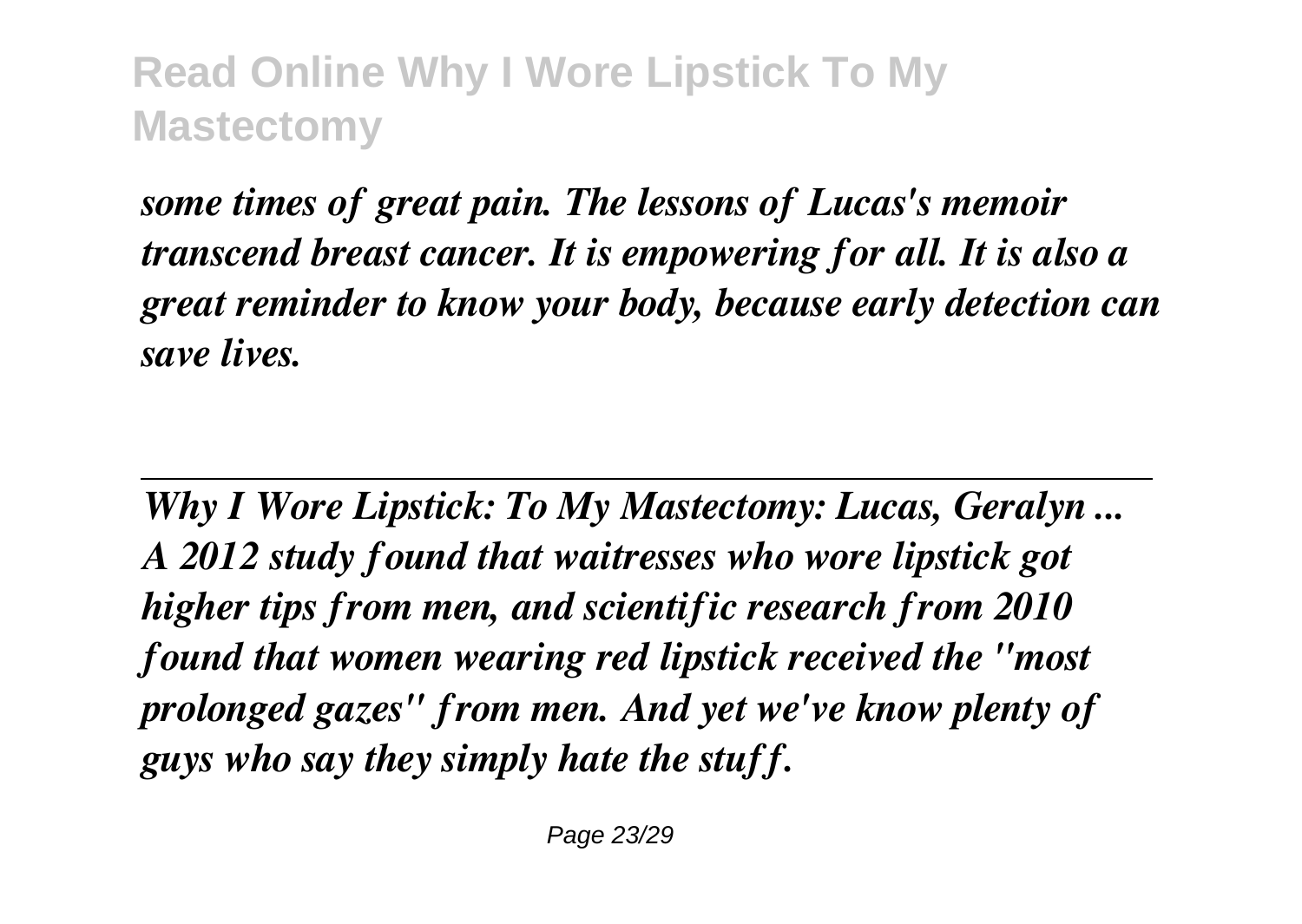*Here's What Guys Actually Think About Lipstick | HuffPost Life*

*Red lipstick is saturated with sexual connotations. Hardly surprising, given that its primary function is to make lips look like a female's privates. Crude, but apparently true. According to Diane Ackerman, author of A Natural History of the Senses, anthropologists believe that red lips serve as a reminder of the labia, which "flush red and…*

*Why do women wear red lipstick? | Yesterface I stopped wearing lipstick when face coverings were required* Page 24/29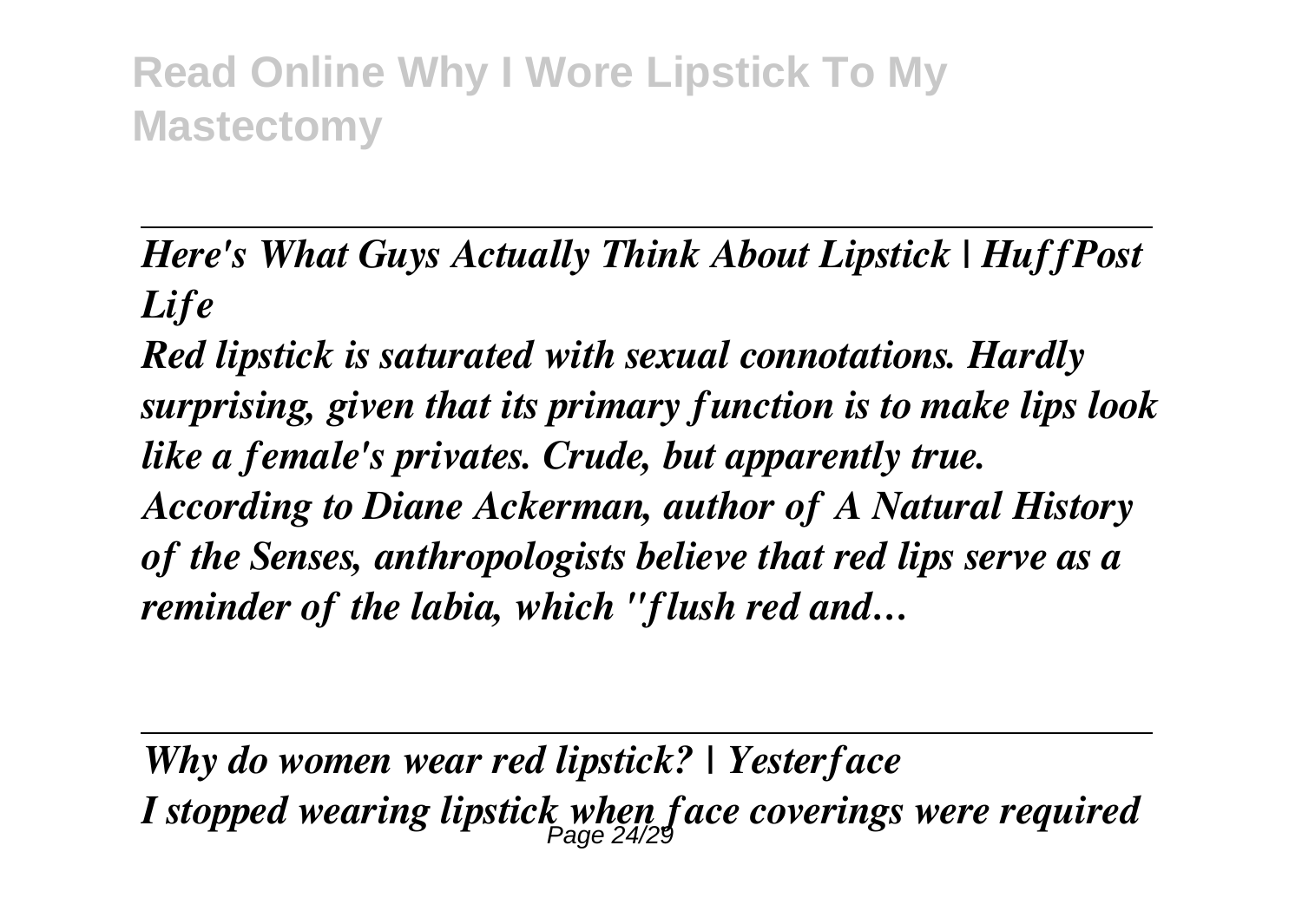*months ago. My mother never wore makeup, she had beautiful skin. She used to tell me "why wear makeup to give you a natural glow/hue, just don't wear any, that's as natural as you're gonna get". True words even to this day.*

*Should Christian Women Wear Lipstick and Jewelry? – The*

*...*

*We would like to show you a description here but the site won't allow us.*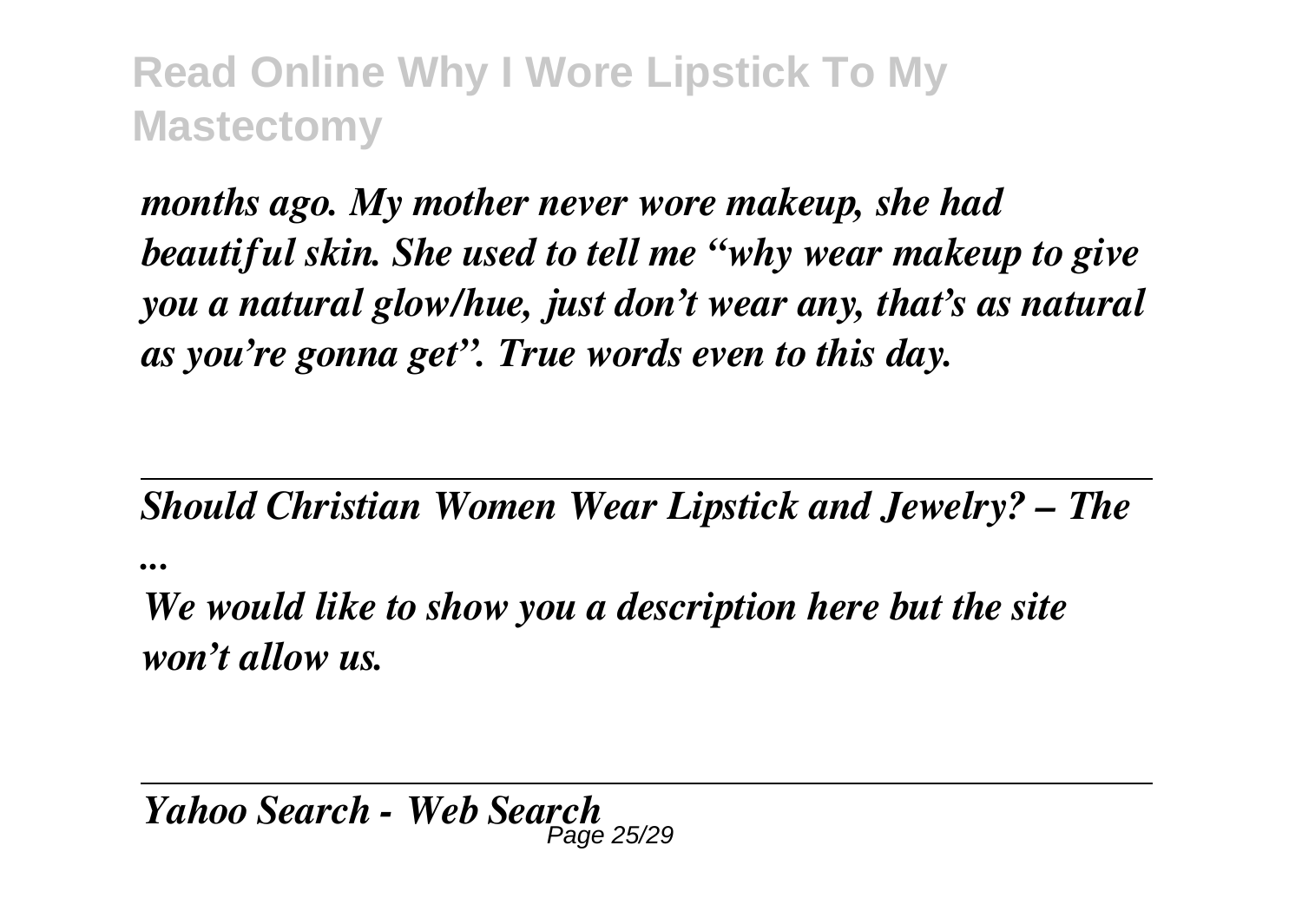*The important and outrageous lessons of Why I Wore Lipstick come fast and furious with the same gusto that Geralyn has learned to bring to every moment of her life. Books with Buzz Discover the latest buzz-worthy books, from mysteries and romance to humor and nonfiction. Explore more ...*

*Why I Wore Lipstick: To My Mastectomy: Lucas, Geralyn ... We're sorry but jw-app doesn't work properly without JavaScript enabled. Please enable it to continue.*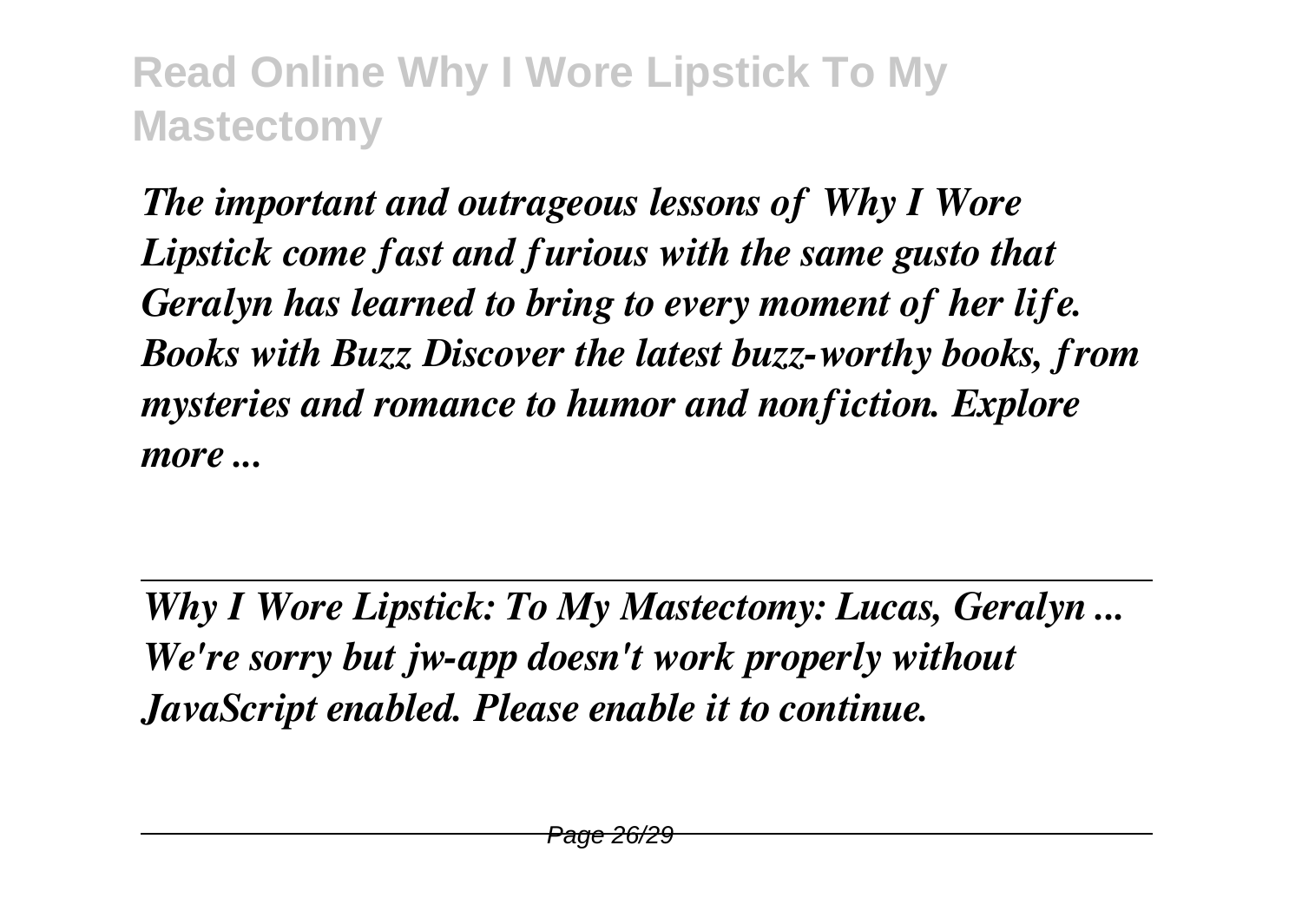*JustWatch*

*Why I Wore Lipstick to My Mastectomy: A Memoir. "A bold memoir" of one young woman's courageous battle with breast cancer—the basis for the Emmy-nominated Lifetime movie starring Sarah Chalke...*

*Why I Wore Lipstick to My Mastectomy: A Memoir by Geralyn ...*

*This perception that women who wear makeup are more powerful plays a role in why makeup is important to help women have successful careers. Women are more jealous of other women wearing makeup and perceive them as more* Page 27/29